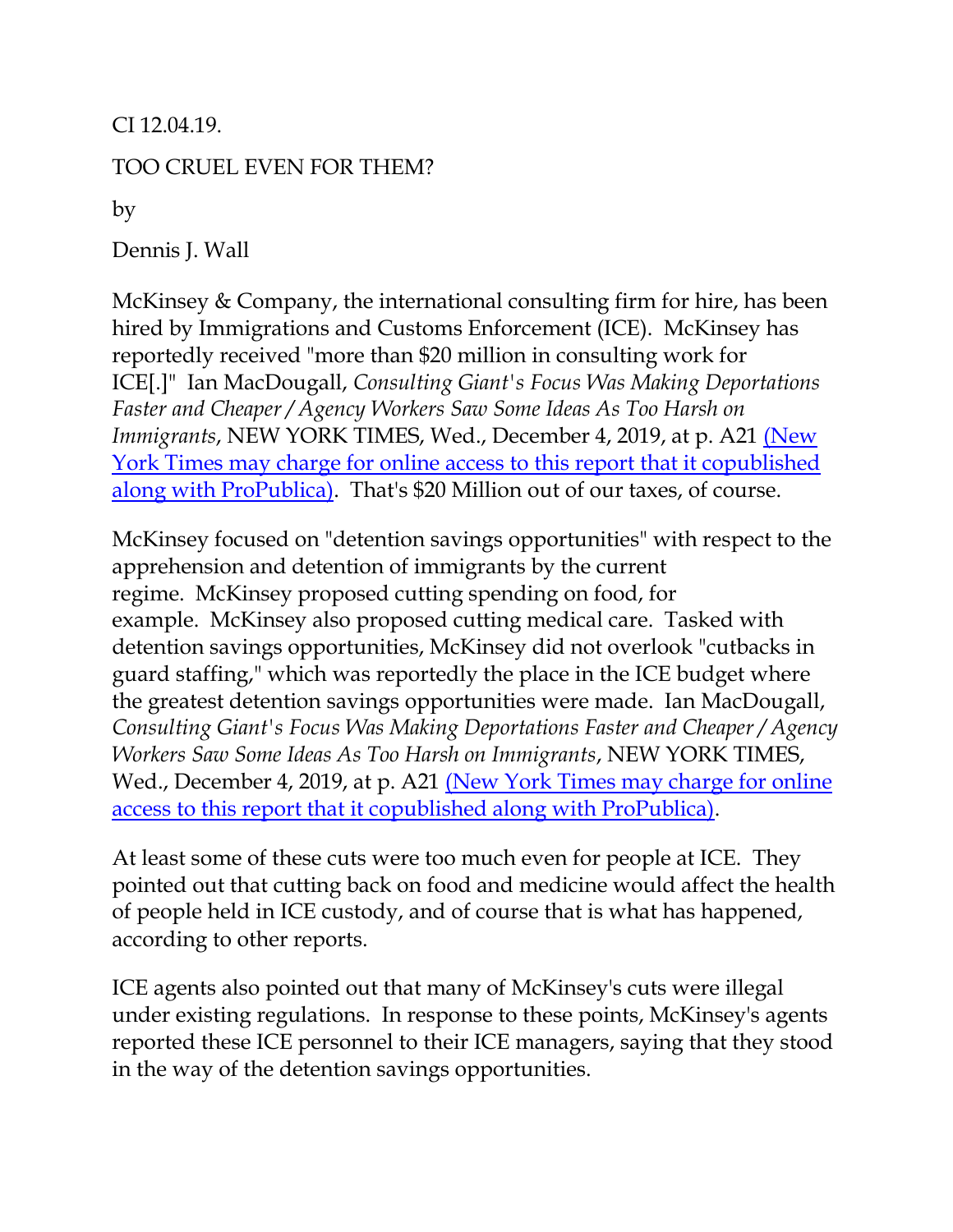As for the regulations, people at McKinsey & Co. reportedly recommended doing away with at least some of the regulations in order to save on the costs of complying with them such as in providing food and medicine. *See Consulting Giant's Focus Was Making Deportations Faster and Cheaper / Agency Workers Saw Some Ideas As Too Harsh on Immigrants*, NEW YORK TIMES, Wed., December 4, 2019, at p. A21 (New York Times may charge for online [access to this report that it copublished along with ProPublica\).](https://www.nytimes.com/2019/12/03/us/mckinsey-ICE-immigration.html?searchResultPosition=1)

Another of McKinsey & Co.'s tasks was to help implement the current regime's task of adding 10,000 more agents. Yet McKinsey recommended "cutbacks in guard staffing as the source of most cost savings." *[Id](https://www.nytimes.com/2019/12/03/us/mckinsey-ICE-immigration.html?searchResultPosition=1)*. What then were the agents to be used for, if not guarding immigrants in ICE detention? The newspaper report does not say.

But we know how armed agents have been used when they are not used for guarding immigrants in ICE detention.